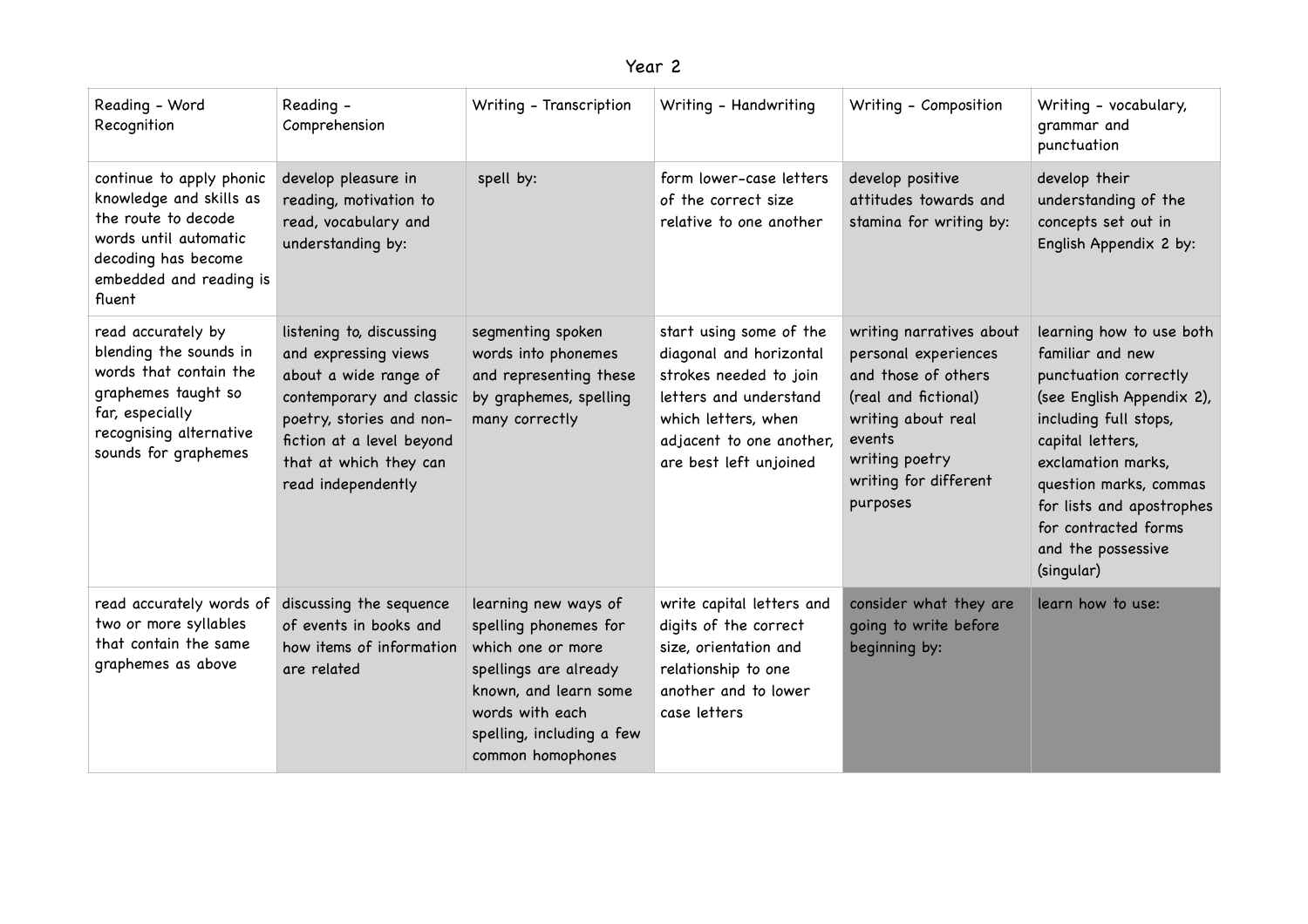| ear |  |
|-----|--|
|-----|--|

| read words containing<br>common suffixes                                                                                                                                        | becoming increasingly<br>familiar with and<br>retelling a wider range<br>of stories, fairy stories<br>and traditional tales | learning to spell common<br>exception words                                            | use spacing between<br>words that reflects the<br>size of the letters. | planning or saying out<br>loud what they are<br>going to write about            | sentences with different<br>forms: statement,<br>question, exclamation,<br>command                      |
|---------------------------------------------------------------------------------------------------------------------------------------------------------------------------------|-----------------------------------------------------------------------------------------------------------------------------|----------------------------------------------------------------------------------------|------------------------------------------------------------------------|---------------------------------------------------------------------------------|---------------------------------------------------------------------------------------------------------|
| read further common<br>exception words, noting<br>unusual correspondences<br>between spelling and<br>sound and where these<br>occur in the word                                 | being introduced to non-<br>fiction books that are<br>structured in different<br>ways                                       | learning to spell more<br>words with contracted<br>forms                               |                                                                        | writing down ideas and/<br>or key words, including<br>new vocabulary            | expanded noun phrases<br>to describe and specify<br>[for example, the blue<br>butterfly]                |
| read most words quickly<br>and accurately, without<br>overt sounding and<br>blending, when they<br>have been frequently<br>encountered                                          | recognising simple<br>recurring literary<br>language in stories and<br>poetry                                               | learning the possessive<br>apostrophe (singular)<br>[for example, the girl's<br>book]  |                                                                        | encapsulating what they<br>want to say, sentence by<br>sentence                 | the present and past<br>tenses correctly and<br>consistently including<br>the progressive form          |
| read aloud books closely<br>matched to their<br>improving phonic<br>knowledge, sounding out<br>unfamiliar words<br>accurately, automatically<br>and without undue<br>hesitation | discussing and clarifying<br>the meanings of words,<br>linking new meanings to<br>known vocabulary                          | distinguishing between<br>homophones and near-<br>homophones                           |                                                                        | make simple additions,<br>revisions and corrections<br>to their own writing by: | subordination (using<br>when, if, that, or<br>because) and co-<br>ordination (using or, and,<br>or but) |
| re-read these books to<br>build up their fluency<br>and confidence in word<br>reading.                                                                                          | discussing their<br>favourite words and<br>phrases                                                                          | add suffixes to spell<br>longer words, including -<br>ment, -ness, -ful, -less,<br>-ly |                                                                        | evaluating their writing<br>with the teacher and<br>other pupils                | the grammar for year 2<br>in English Appendix 2                                                         |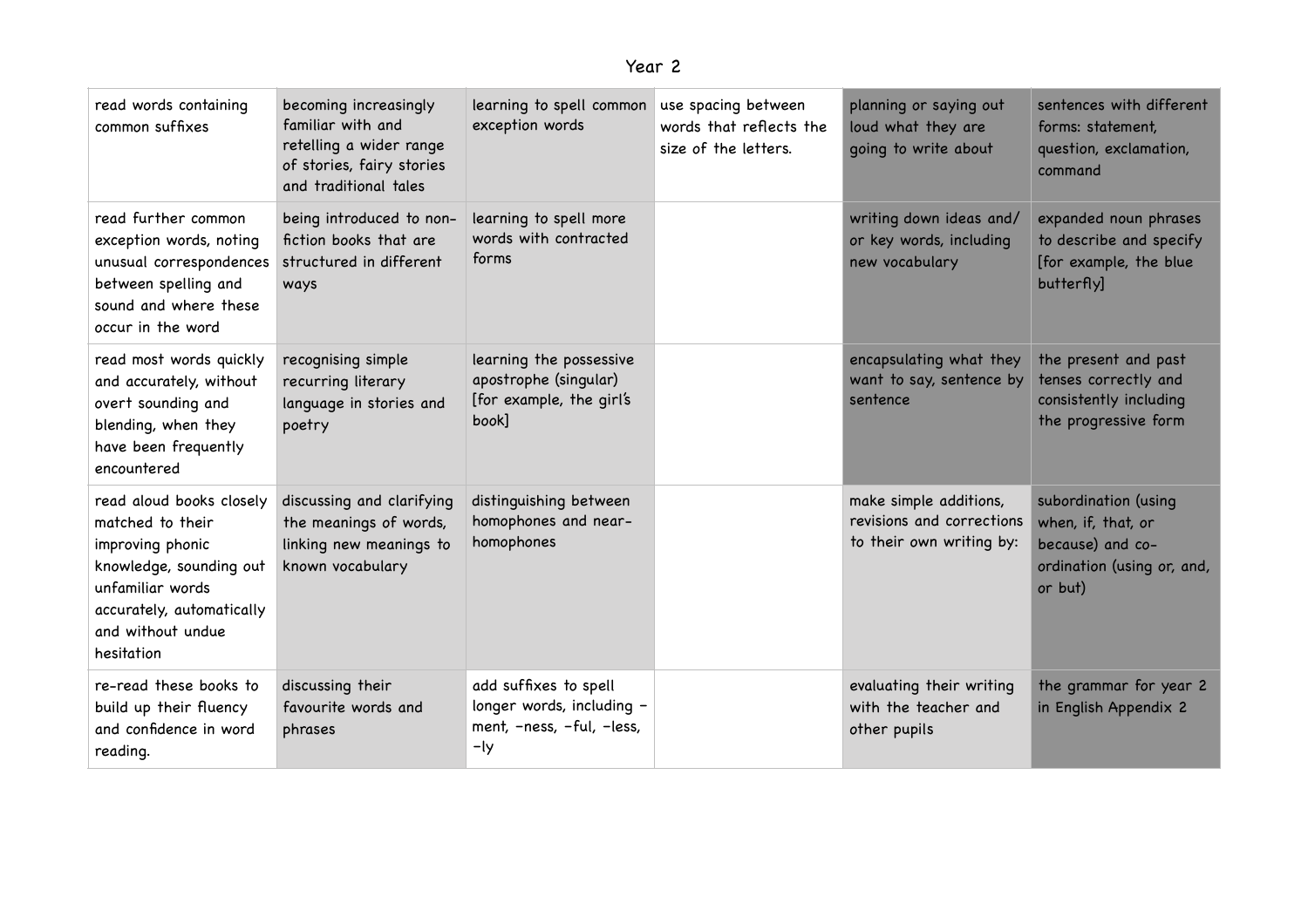| continuing to build up a<br>repertoire of poems<br>learnt by heart,<br>appreciating these and<br>reciting some, with<br>appropriate intonation to<br>make the meaning clear | apply spelling rules and<br>guidance, as listed in<br>English Appendix 1                     | re-reading to check that some features of<br>their writing makes<br>sense and that verbs to<br>indicate time are used<br>correctly and<br>consistently, including<br>verbs in the continuous<br>form | written Standard English                                                                                   |
|-----------------------------------------------------------------------------------------------------------------------------------------------------------------------------|----------------------------------------------------------------------------------------------|------------------------------------------------------------------------------------------------------------------------------------------------------------------------------------------------------|------------------------------------------------------------------------------------------------------------|
| understand both the<br>books that they can<br>already read accurately<br>and fluently and those<br>that they listen to by:                                                  | write from memory<br>simple sentences<br>dictated by the teacher<br>that include words using | proof-reading to check<br>for errors in spelling,<br>grammar and<br>punctuation [for<br>example, ends of<br>sentences punctuated<br>correctly]                                                       | use and understand the<br>grammatical terminology<br>in English Appendix 2 in<br>discussing their writing. |
| drawing on what they<br>already know or on<br>background information<br>and vocabulary provided<br>by the teacher                                                           | the GPCs, common<br>exception words and<br>punctuation taught so<br>far.                     | read aloud what they<br>have written with<br>appropriate intonation to<br>make the meaning clear.                                                                                                    |                                                                                                            |
| checking that the text<br>makes sense to them as<br>they read and<br>correcting inaccurate<br>reading                                                                       |                                                                                              |                                                                                                                                                                                                      |                                                                                                            |
| making inferences on<br>the basis of what is<br>being said and done                                                                                                         |                                                                                              |                                                                                                                                                                                                      |                                                                                                            |
| answering and asking<br>questions                                                                                                                                           |                                                                                              |                                                                                                                                                                                                      |                                                                                                            |